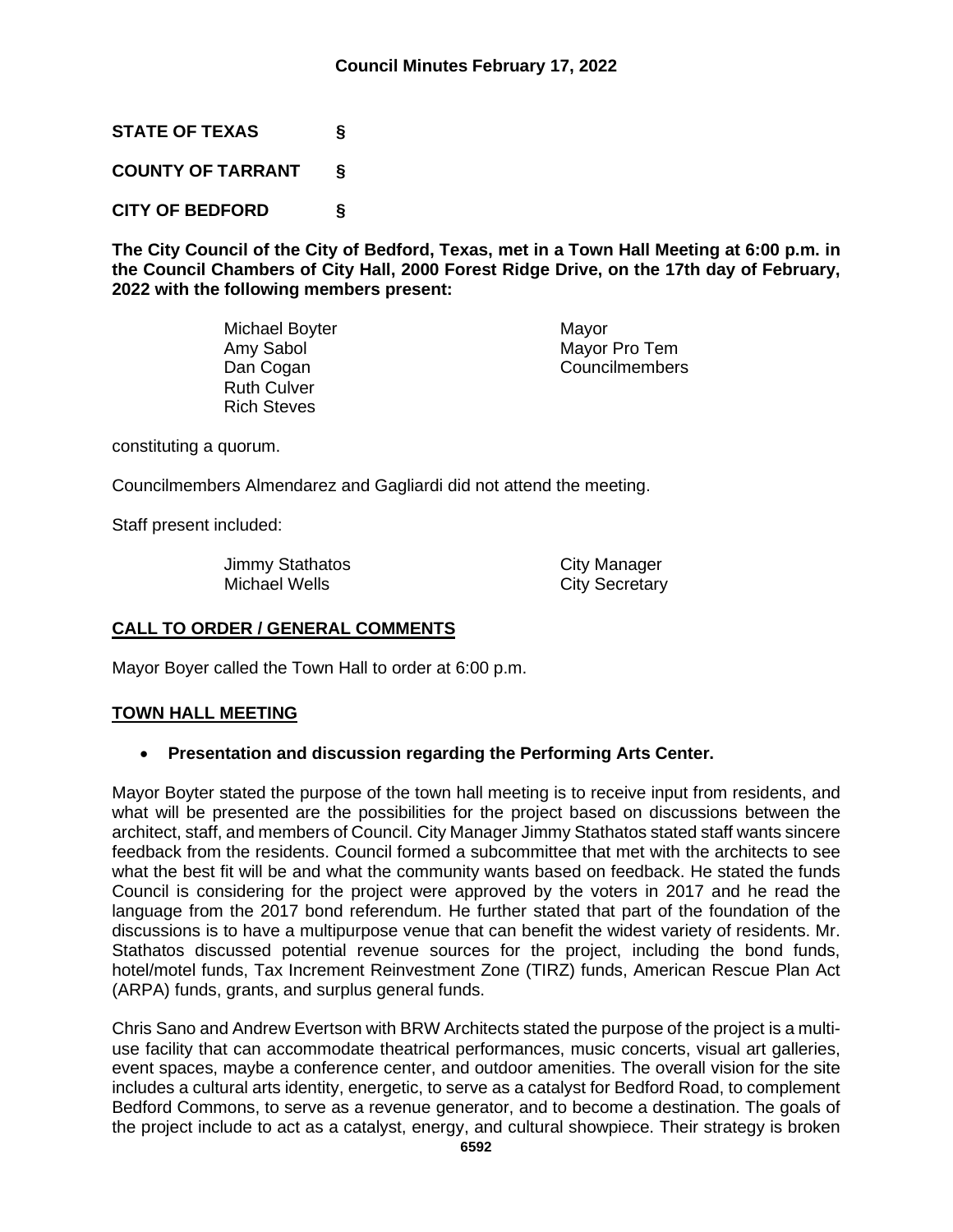### **Council Minutes February 17, 2022**

into three major parts, including performance venues, outdoor gathering spaces, and art and activity spaces. They discussed and gave examples of performing arts venues, conference centers, events lawns, art moments, food trucks, walking trails, picnic groves, outdoor rooms, activity zones, water features, exhibits, shade, and festival lighting. They discussed programming and seating for performance venues, and presented three options, with the main differences being the performance space and ancillary spaces. They discussed how the entire site could be developed, which would be done in phases. In response to a question from Council, they presented a history of BRW and other performance art venues on which BRW has worked.

#### **PUBLIC COMMENTS AND QUESTIONS**

Bob Cochrane – Mr. Cochrane asked about the possibly of having a retractable stage. There was discussion on seating and staging options, including issues related to storage for portable seats and stages.

Rebecca Andrews – Ms. Andrews stated she has a long history of involvement in community performance arts groups and felt that a multi-purpose venue is not a good environment for performances based on previous experiences at other such facilities. She felt that a performing arts center in Bedford needs to feel special for the performers. She discussed the 250-seat Irving Arts Center auditorium and suggested it as an example of a space that could be used by local schools, homeschoolers, and performing arts groups. She asked if the City has plans on generating revenue in the space so it did not have to be farmed out. She stated the only people who would use a Blackbox theater are a theater, which does not make for the widest use possible. Ms. Andrews felt that a multipurpose facility and a conference center were the same thing. She stated art classes and studios need to have dedicated space to be revenue generating. She advised on having enough greenspace, backstage space, and storage for a theater as well as sufficient parking.

There was discussion on avoiding incompatible uses at a multi-use facility; revenue being based on the direction Council decides to go with the project; input from the community and other stakeholders about what they want from the facility; opportunities to pay for the facility, including hotel/motel tax; market research for the facility; the facility being part of a bigger picture, including Bedford Commons, the Old Bedford School (OBS), and reactivating Bedford Road; and the limitations on the use of hotel/motel taxes.

Pam Cochrane – Ms. Cochrane discussed an opera company of which she was part that struggled to find an affordable place to perform. She advised that performance groups will not come to a facility that does not have good acoustics and discussed the need to have a stage.

The representatives from BRW discussed acoustics for theater versus musical performances and controlling the acoustics in the performance space. In response to a question from Council, they confirmed that the City can expect to have good acoustics with the facility and would work with an acoustician and a theatrical planner. There was discussion on portable versus more purposebuilt stages.

Jeanette Cook – Ms. Cook stated there is a need for this type of facility; however, the money for it was taken from Generations Park, and could have been used to build tennis courts and a skate park or refurbish the trails on Cheek Sparger Road. She felt the facility would detract from the historic feel of the OBS area. She further felt that the City has not fixed the Generations Park debacle and is rushing things. Ms. Cook asked who is going to operate such a facility and if anybody on staff has the ability to do so. She felt the City was trying to go too big on the project. She further asked why the OBS auditorium was not being used for its purpose. Ms. Cook felt the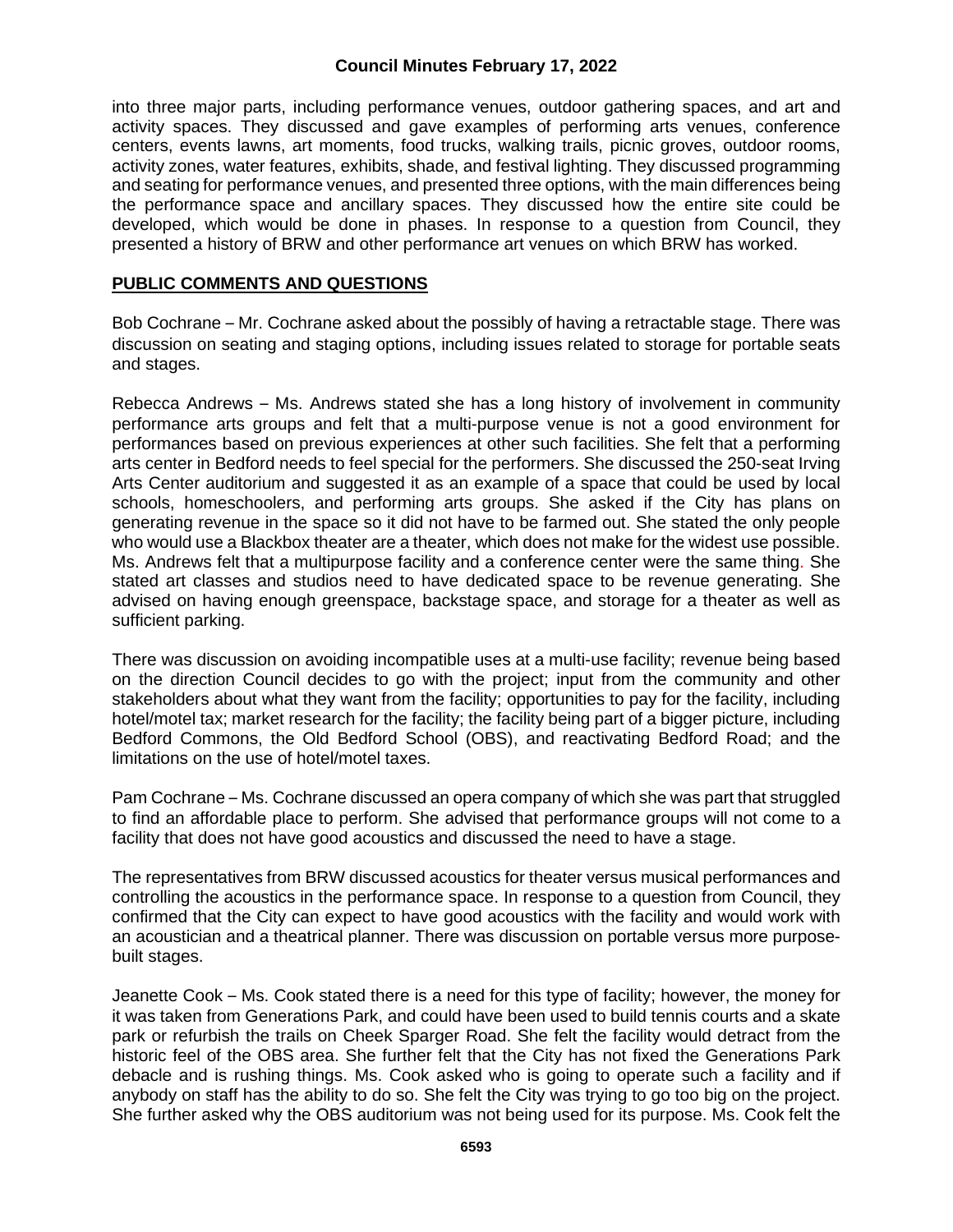## **Council Minutes February 17, 2022**

OBS property was not the best place for the facility and recommended the Campus West property for its accessibility. She discussed having to move the musical park on the OBS property.

There was discussion on previous planning for the Generations Park project and the project being ahead of schedule and under budget; various other projects on which the City is currently working, including fixing streets and major throughfares, and renovations of public safety facilities; ramping up staff to operate the facility; feedback from the subcommittee working on the project; the upcoming Master Parks and Trails Plan; the potential for grants; and the management of the facility.

Rick Blair – Mr. Blair with Artisan Centers Theater stated their lease is up at their current location in two years, and they are looking at all options to handle the growth through which they are going. He discussed parking, including that they currently use three acres on the weekends for 1,500 patrons. He discussed a TIRZ that would incorporate the entire region and the performing arts and stated there are no performing arts venues in north Tarrant County. Mr. Blair stated a theater needs to have capacity, which is a minimum of 200 to 300 seats. He discussed grants and involvement with the school districts, as they do not focus on education for performing arts. He felt the OBS location was perfect. Mr. Blair further discussed budgets, the overhead of running a theater, and the space needed behind the scenes to support a theater.

Kit – Kit discussed the original intent of the project being a performing arts center and felt the plans were designed as a tourist trap. She felt the purpose of the project should be to facilitate access to the public arts, including for low-income families. She stated nobody asked for a conference center or multi-use space to be rented out to and/or run by third parties. There was discussion on revenue from hotel/motel taxes being used for operational costs and other allowable expenses.

Bob Freeman – Mr. Freeman discussed public-private partnerships and stated that conference centers in neighboring cities were not making money nor reducing taxes. He advised Council to look at what people want, and that Bedford should quit wanting what other cities have. He discussed potential issues with outdoor music, increased traffic, and competition with local restaurants. He advised getting back to the basics and whether there is a need for the facility. There was discussion on exploring options with other cities and organizations and doing something to support local businesses.

Angie – Angie stated that 17 of 20 elementary schools in the Hurst-Euless-Bedford Independent School District are Title One and asked that the facility not be built so big that people cannot afford to go to it. There was discussion on making everything affordable to the residents, including through different revenue streams to reduce costs, and giving preference to Bedford residents.

Margaret Hall – Ms. Hall felt the project had grown into a monstrosity and asked where people would park. She felt that it needed to be kept smaller and to make it for the people that live in Bedford. She asked if ONSTAGE in Bedford was still going to be around. She discussed other theaters that do not have stages. There was discussion on the agreement with ONSTAGE to use the second floor of the OBS, that the new facility being open to everyone equally, and phasing the project.

Lindsay Polito – Ms. Polito discussed the incongruency of keeping the facility small and affordable but not wanting outside traffic. She felt that a conference center bringing in outside revenue would be a good thing if it gives the City the performing arts center, and that it was important to bring something to Bedford that other cities do not have. She discussed the amount of space a theater needs, the Artisan Theater Group, public-private partnerships, and outdoor parks. She advised to